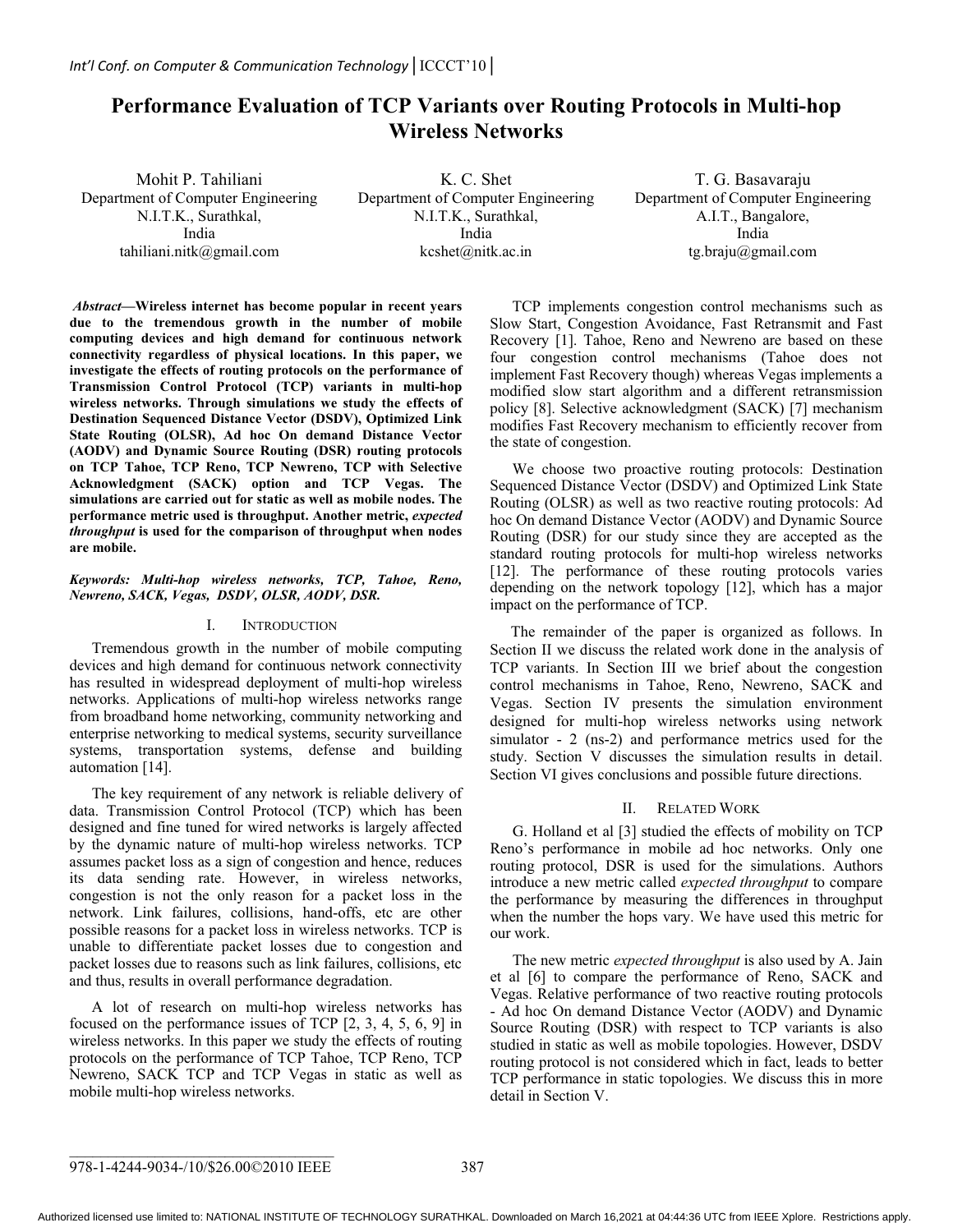DSDV routing protocol is used by M. Gerla et al [2] to study the performance of TCP in wireless multi-hop networks by investigating the interaction between TCP and MAC layer. The TCP used by authors is TCP Tahoe. Three different types of static topologies: a string topology, a ring topology and a grid topology are used for performance evaluation. We have designed a similar string topology for our study.

Performance of TCP Tahoe in mobile ad hoc networks is analyzed with respect to the underlying routing protocols such as AODV, DSR, DSDV and Signal Stability Adaptive (SSA) in [9]. OLSR protocol, however, is not considered in [9].

In [5], K. Chandran et al study the effect of route failures on TCP's performance in ad hoc wireless networks. The paper describes the drawbacks of TCP mechanism which lead to packet loss in the network and degrade the overall performance. Also a feedback based scheme is proposed to improve the performance of TCP in ad hoc wireless networks.

The performance study of TCP variants has also been carried out on different types of networks such as traditional wired networks, mobile ad hoc networks, WiMAX Mesh networks, Satellite environments, etc.

# III. TCP VARIANTS

A series of congestion collapses in internet is observed for the first time in October 1986 [1]. In 1988, Van Jacobson proposed three algorithms for congestion avoidance and control: Slow Start, Congestion Avoidance and Fast Retransmit. Later, a data recovery algorithm called Fast Recovery [10] was also proposed by Jacobson. These four algorithms are fundamental congestion control algorithms and are included in modern TCP implementations. However, above mentioned congestion control algorithms have also undergone several modifications to improve the performance of TCP on wired as well as wireless networks.

# *A. TCP Tahoe*

TCP Tahoe implementation is based on Slow Start, Congestion Avoidance and Fast Retransmit algorithms. Slow Start algorithm is designed to initiate the "Self-Clocking" [1] mechanism of TCP. A variable called *congestion window (cwnd)* is used to provide an upper limit to the amount of data that can be sent to the receiver. The sender can send only minimum of *cwnd* and the receiver advertised window (which is used for flow control) worth of packets. Slow Start tries to reach the equilibrium quickly (a TCP connection is said to be in equilibrium if it is running stably with a full window of data in transit) by exponentially increasing the *cwnd*.

Congestion Avoidance algorithm closely obeys "Conservation of Packets" principle [1] once the connection reaches equilibrium. A variable called *ssthresh* (slow start threshold) is maintained to ensure that *cwnd* does not increase exponentially once the connection reaches equilibrium. After reaching *ssthresh*, *cwnd* is increased linearly rather than exponentially.

In Fast Retransmit algorithm, after receiving a small number (generally 3) of duplicate acknowledgements [7] for the same TCP packet, the sender infers that a packet has been lost. Hence it reduces *cwnd* to half and retransmits the lost packet without waiting for a retransmission timer to expire. Each time a packet loss is encountered; Slow Start algorithm is triggered till *cwnd* reaches *ssthresh*.

The drawback of TCP Tahoe is that if *ssthresh* value is large, it takes more time to reach the equilibrium, resulting in low throughput in the network. However, if *ssthresh* value is small, exponentially increasing *cwnd* has an advantage that the time required to reach equilibrium is less. Thus, in the latter case, resources of a network are efficiently utilized, improving the overall performance of the network.

## *B. TCP Reno*

TCP Reno retains all the algorithms implemented in TCP Tahoe. However, a new algorithm called the Fast Recovery algorithm is also implemented in TCP Reno. Fast Recovery algorithm considers a duplicate acknowledgement as an indication that a packet has left the network. Hence, when a sender receives three duplicate acknowledgements, it retransmits the lost packet, updates *ssthresh*, and reduces *cwnd* by half as in Fast Retransmit.

Fast Recovery algorithm, however, tries to estimate the amount of outstanding data in the network and increases *cwnd* by one packet for each duplicate acknowledgement received. Thus it maintains the flow of traffic rather than restarting the flow using Slow Start as in Tahoe. However, if multiple packets are lost from one window of data, TCP Reno waits for retransmission timer to expire, retransmits the packet and goes into Slow Start mode. This happens because for each packet loss, Reno enters Fast Recovery phase, reduces *cwnd* and exits Fast Recovery phase on receiving a partial acknowledgement (acknowledges some but not all of the outstanding packets) [11]. After multiple such reductions, *cwnd* becomes so small that there will not be enough duplicate acknowledgements to trigger Fast Recovery algorithm. Hence the retransmission timer expires.

The major drawbacks of TCP Reno are: (i) overall performance of the network degrades significantly due to frequent retransmission timeouts when multiple packets are lost from one window of data and (ii) Recovery from congestion is slow since a maximum of one lost packet can be retransmitted per Round Trip Time (RTT) (i.e. each time a duplicate acknowledgment is received) when the connection is in Fast Recovery phase.

# *C. TCP Newreno*

TCP Newreno implementation overcomes the drawback of TCP Reno by modifying the Fast Recovery algorithm [7] to eliminate Reno's wait for a retransmit timer when multiple packets are lost from one window of data.

In TCP Newreno, when a sender receives a partial acknowledgement, it does not come out of Fast Recovery phase as in Reno. Instead, it retransmits the lost packet and continues to be in Fast Recovery phase. Thus, in a multiple packet loss scenario Newreno does not reduce *cwnd* multiple times by entering and exiting Fast Recovery phase multiple times. It stays in Fast Recovery phase till all the packets of the same window are acknowledged. Thus, Newreno overcomes one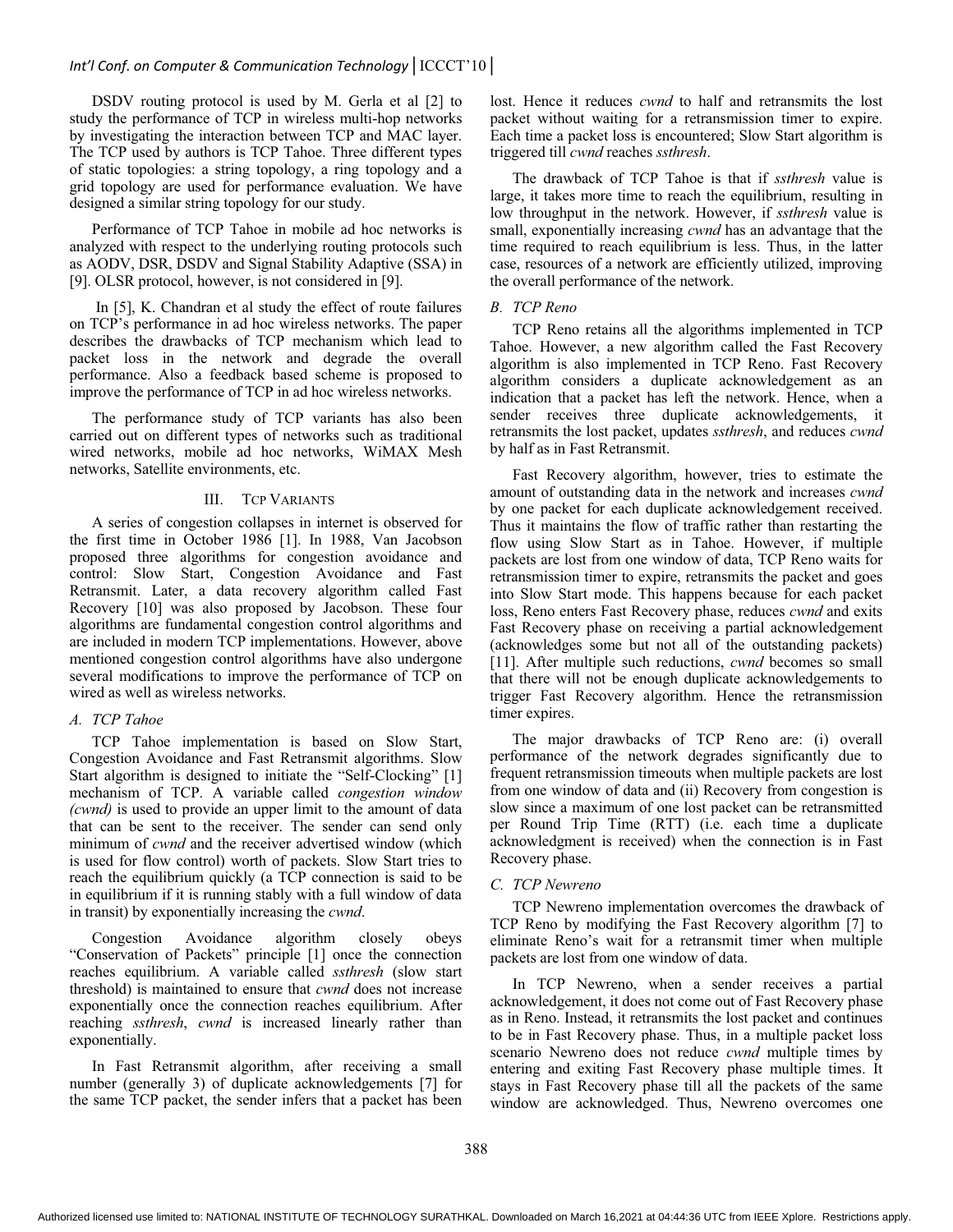drawback of Reno by avoiding many of the retransmit timeouts when multiple packets are lost from one window of data. However, both Reno and Newreno can retransmit at most one lost packet per RTT when the connection is in Fast Recovery phase.

The major drawback of Newreno is that the constraint of retransmitting at most one lost packet per RTT results in substantial delay in retransmitting the later dropped packets in the window [7]. Thus the available bandwidth is not effectively utilized.

# *D. TCP with Selective Acknowledgment (SACK) option*

Congestion control algorithms implemented in SACK TCP [7] are extension of TCP Reno's congestion control algorithms. SACK TCP uses TCP Reno's congestion control algorithms to increase and decrease the size of *cwnd*. However, it makes minimal changes to other congestion control algorithms like Fast Recovery and Fast Retransmit.

The main difference between SACK TCP and TCP Reno is in the behavior when multiple packets are lost from one window of data. SACK overcomes the drawback of Reno and Newreno by estimating which packets have been successfully delivered. Thus it improves overall throughput of the network by avoiding unnecessary delays in retransmitting the lost packets.

When congestion is detected by the loss of a data packet, SACK TCP enters Fast Recovery phase as in TCP Reno. It retransmits the lost packet and reduces the *cwnd* by half. To estimate the number of outstanding packets in the network, SACK TCP uses a variable called *pipe* [7]. A new packet is transmitted by SACK TCP only if the value of *pipe* is less than the value of *cwnd*.

The value of *pipe* is incremented by one if a lost packet is retransmitted or if a new packet is transmitted and decremented by one if a duplicate acknowledgment is received with a SACK option. SACK TCP source maintains a data structure called *scoreboard* [7] to keep track of the acknowledgments from previous SACK options. When partial acknowledgment is received, *pipe* is decremented by two packets instead of one packet. A detailed description of mechanisms of Tahoe, Reno, Newreno and SACK is provided in [7].

# *E. TCP Vegas*

TCP Vegas implementation tries to detect the incipient stages of congestion before packet losses occur. It uses proactive mechanisms to increase and decrease the size of *cwnd*. Other TCP variants assume packet loss as a sign of congestion in the network whereas TCP Vegas uses the difference in the expected RTT [8] and the actual RTT [8] to adjust the *cwnd* size [8]. Thus, the performance of TCP Vegas largely depends on the accuracy of RTT estimation.

A modified Slow Start algorithm is implemented in TCP Vegas to start the "Self-Clocking" mechanisms of TCP. It also has a new retransmission policy which retransmits the lost packet after receiving one (rather than three) duplicate acknowledgement if the estimated RTT is greater than the

retransmission timeout value. Brakmo et al [8] provides a detailed description about the mechanisms of TCP Vegas.

The major drawback of TCP Vegas is that it lacks mechanisms that handle rerouting of connection [13]. Rerouting a path may change the RTT of the connection and may affect the accuracy of RTT estimation. If the new route has shorter RTT, *cwnd* size will be increased but it does not degrade the performance of TCP Vegas [13]. However, if the new route has longer RTT, TCP Vegas incorrectly assumes that the increase in RTT is due to congestion and thus reduces its *cwnd* size, resulting in substantial decrease in throughput [13].

#### IV. SIMULATION SETUP AND METHODOLOGY

The results in this paper are based on the simulations done on ns-2 [16], a discrete event simulator. We have chosen static as well as mobile topologies for the study.

# *A. Static topologies*

We have designed a linear string topology of 8 nodes, similar to that in [2]. We consider a single TCP connection that covers a variable number of hops, from 1 to 7. The nodes are configured to use 802.11 MAC protocol. The distance between two nodes is equal to the transmission range which is by default set to 250 meters. Two-ray ground reflection model is used as a radio propagation model. The channel data rate is 2 Mbps. Keeping all the above mentioned parameters fixed, we switch the TCP protocol and the routing protocol. TCP packet size is fixed to 1500 bytes and the maximum window size is fixed to 32. Simulation results are discussed in section V.

## *B. Mobile topologies*

In mobile topologies we designed a network model consisting of 30 nodes in a 1500 x 300 meter flat, rectangular area. Our network model is analogous to the one in [3]. The mobility patterns are generated using the mobility pattern generator provided in ns-2 (ns-2.xx/indep-utils/cmu-scengen/setdest/ where xx represents the ns-2 version). This generator is designed based on random waypoint mobility model. The mean speed with which nodes move is 10 m/s. We generate 25 such mobility patterns and our simulation results are based on the average throughput of 25 mobility patterns. Other parameters are same as mentioned above for static topologies. Simulation results are discussed in section V.

#### *C. Performance Metric*

The performance metric used in our study is throughput. In static topologies we measure the throughput of TCP connection and compare the changes observed on increasing the number of hops from 1 to 7.

But in mobile topologies the distance between the source and destination keeps varying. The number of hops on the path from source to destination may increase or decrease. Hence, we use another performance metric called *expected throughput* as defined in [3]. It is calculated as follows:

Let  $T_i$  denote the throughput obtained for the string topology, where i denotes the number of hops and  $\leq i \leq \infty$ . When  $i = \infty$  it means that the network is partitioned and hence throughput  $T_{\infty} = 0$ . Let t<sub>i</sub> be the duration for which the shortest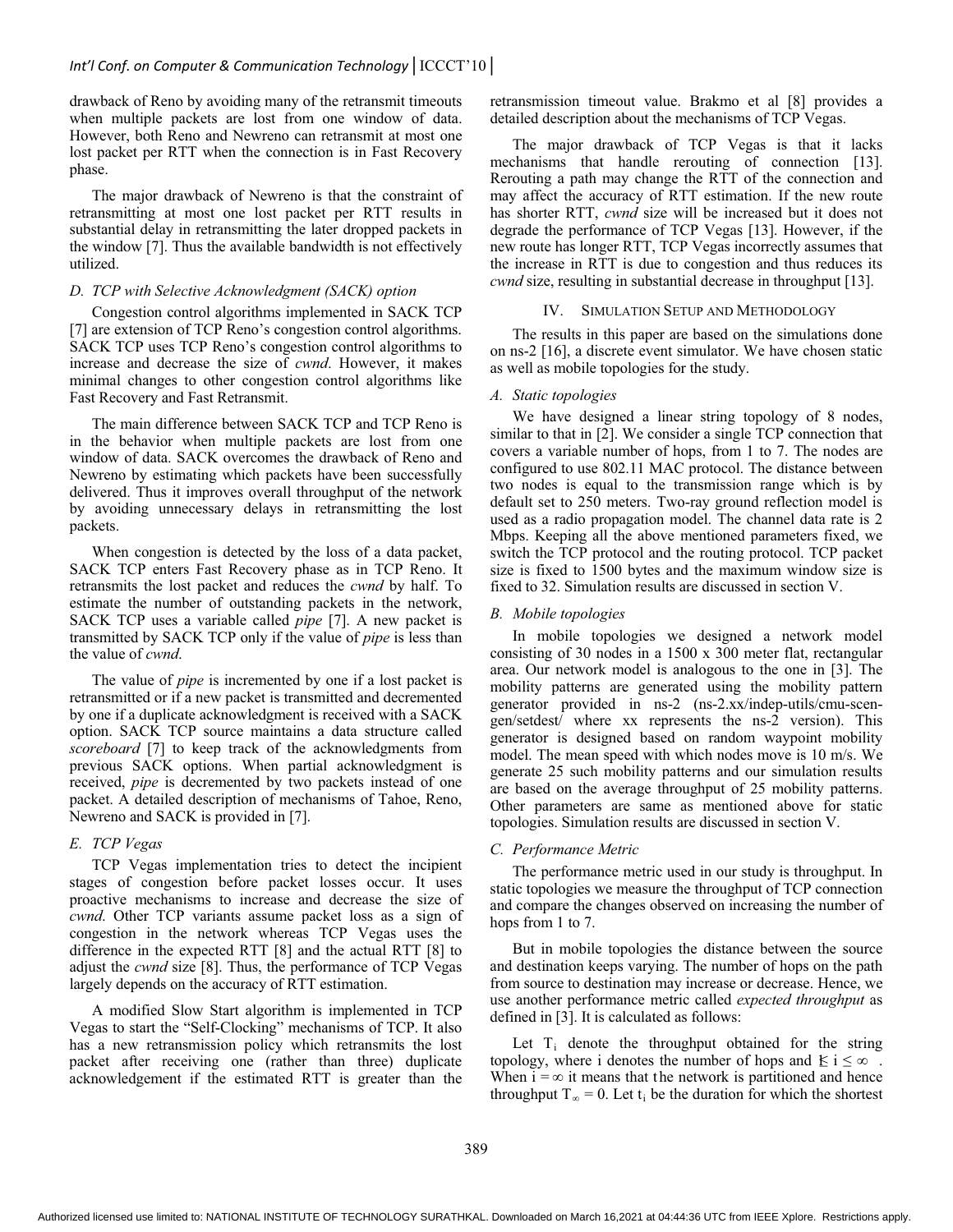distance between source and destination in mobile topology is i hops  $(1 \le i \le \infty)$ . The expected throughput is then calculated as:

$$
\frac{\sum_{i=1}^{n} (t_i * T_i)}{\sum_{i=1}^{n} (t_i)}\tag{1}
$$

The throughput measure obtained by simulations is called actual throughput. This actual throughput is then compared with the expected throughput.

# V. RESULTS AND ANALYSIS

#### *A. Static topologies*

Table I through IV show the throughput (in Kbps) obtained for each variant of TCP with DSDV, OLSR, AODV and DSR routing protocols respectively.

TABLE I. THROUGHPUT (IN KBPS) USING DSDV

| No. of<br>Hops, H | Tahoe  | Reno   | <b>Newreno</b> | <b>SACK</b> | Vegas  |
|-------------------|--------|--------|----------------|-------------|--------|
|                   | 750.64 | 750.64 | 750.64         | 751.21      | 509.47 |
| $\mathfrak{D}$    | 376.10 | 376.10 | 376.10         | 376.22      | 255.16 |
| 3                 | 253.84 | 252.90 | 252.90         | 195.26      | 163.77 |
| 4                 | 179.73 | 140.70 | 157.95         | 161.34      | 107.89 |
| 5                 | 149.55 | 136.42 | 124.66         | 154.38      | 102.21 |
| 6                 | 140.39 | 125.33 | 126.09         | 143.40      | 72.90  |
| 7                 | 133.76 | 123.63 | 135.80         | 76.19       | 83.03  |

TABLE II. THROUGHPUT (IN KBPS) USING OLSR

| No. of<br>Hops, H | Tahoe  | Reno   | <b>Newreno</b> | <b>SACK</b> | Vegas  |
|-------------------|--------|--------|----------------|-------------|--------|
|                   | 749.49 | 749.49 | 749.49         | 749.44      | 509.02 |
| $\mathfrak{D}$    | 375.37 | 375.25 | 375.25         | 375.28      | 254.61 |
| 3                 | 182.57 | 185.30 | 185.30         | 191.16      | 154.23 |
| 4                 | 149.66 | 129.07 | 149.34         | 159.11      | 85.58  |
| 5                 | 138.46 | 109.65 | 93.59          | 128.89      | 73.44  |
| 6                 | 115.29 | 106.38 | 90.82          | 114.01      | 63.20  |
|                   | 105.60 | 77.73  | 84.72          | 86.73       | 64.95  |

TABLE III. THROUGHPUT (IN KBPS) USING AODV

| No. of<br>Hops, H | Tahoe  | Reno   | Newreno | <b>SACK</b> | Vegas  |
|-------------------|--------|--------|---------|-------------|--------|
|                   | 750.59 | 750.59 | 750.59  | 751.04      | 509.68 |
| 2                 | 376.22 | 376.22 | 376.22  | 376.22      | 255.08 |
| 3                 | 211.43 | 200.55 | 211.96  | 203.65      | 156.39 |
| 4                 | 147.48 | 130.67 | 152.39  | 149.05      | 109.31 |
| 5                 | 124.26 | 112.65 | 126.66  | 129.97      | 95.59  |
| 6                 | 110.94 | 97.25  | 106.32  | 111.98      | 95.31  |
| 7                 | 51.05  | 54.15  | 55.74   | 32.40       | 51.33  |

Our studies show that all variants of TCP consistently perform better with DSDV. One of the reasons is that DSDV is a proactive routing protocol which maintains a routing table. In reactive routing protocols such as AODV and DSR, routes are calculated only when there is demand. Hence, reactive routing protocols incur delay before sending the data packets. Another reason is that since there are fewer routing packets (control packets) in DSDV, there are fewer collisions and hence less number of packets are dropped, resulting in high throughput.

TABLE IV. THROUGHPUT (IN KBPS) USING DSR

| No. of<br>Hops, H | Tahoe  | Reno   | <b>Newreno</b> | <b>SACK</b> | Vegas  |
|-------------------|--------|--------|----------------|-------------|--------|
|                   | 750.66 | 750.66 | 750.66         | 750.67      | 509.58 |
| 2                 | 375.82 | 375.82 | 375.82         | 376.22      | 255.05 |
| 3                 | 119.92 | 109.96 | 109.96         | 114.73      | 160.73 |
| 4                 | 70.40  | 58.89  | 60.06          | 64.72       | 105.25 |
| 5                 | 62.06  | 67.40  | 67.60          | 52.55       | 90.45  |
| 6                 | 63.17  | 61.79  | 66.72          | 61.07       | 91.96  |
| 7                 | 67.17  | 58.22  | 62.17          | 59.76       | 71.62  |

However, though OLSR is a proactive routing protocol like DSDV, TCP variants achieve lesser throughput with OLSR as compared to throughput obtained with AODV when  $H < 6$ . The major drawback of OLSR is that it incurs high control overhead by frequently transmitting "Hello" packets and other control packets to update the routing table. This introduces substantial delay in transmitting actual data packets, resulting in overall performance degradation.

TCP variants, however, perform better with OLSR as compared to DSR. Comparing throughput values obtained with AODV and throughput values obtained with DSR, it is observed that better throughput is achieved by all TCP variants when AODV is used. Thus, TCP variants achieve least throughput with DSR routing protocol. The major drawback with source routing mechanism used in DSR is that entire route information (from source to destination) is stored in packet header. This leads to severe degradation of throughput as the number of hops increases. It can observed from Table IV, when  $H > 2$ , the throughput values for DSR decrease drastically.

When DSDV is used, Vegas achieves least throughput among all TCP variants since it implements proactive mechanisms (modified Slow Start, etc) to increase and decrease *cwnd*. All other variants achieve far better throughput since Slow Start mechanism tends to reach equilibrium much quicker by exponentially increasing *cwnd*. Tahoe achieves highest throughput till  $H \leq 3$  because there are only fewer packet drops. When  $H > 3$  there are more packet drops and hence Newreno and SACK outperform Tahoe and Reno since Newreno and SACK implement mechanisms to efficiently handle multiple packet losses.

When OLSR is used, SACK TCP performs better than all other TCP variants. However, when  $H > 4$ , Tahoe performs slightly better than SACK TCP. Frequent collisions due to transmission of control packets in OLSR often lead to reduction of *cwnd*. TCP Tahoe efficiently utilizes the available bandwidth by exponentially increasing *cwnd* from 1 to *ssthresh*  each time a packet loss is detected.

TCP Newreno and SACK TCP outperform all TCP variants when AODV is used. The reason is, since AODV is a reactive routing protocol, it continuously sends routing packets (control packets) which lead to collisions in the network. Collisions increase the probability of multiple packets being dropped from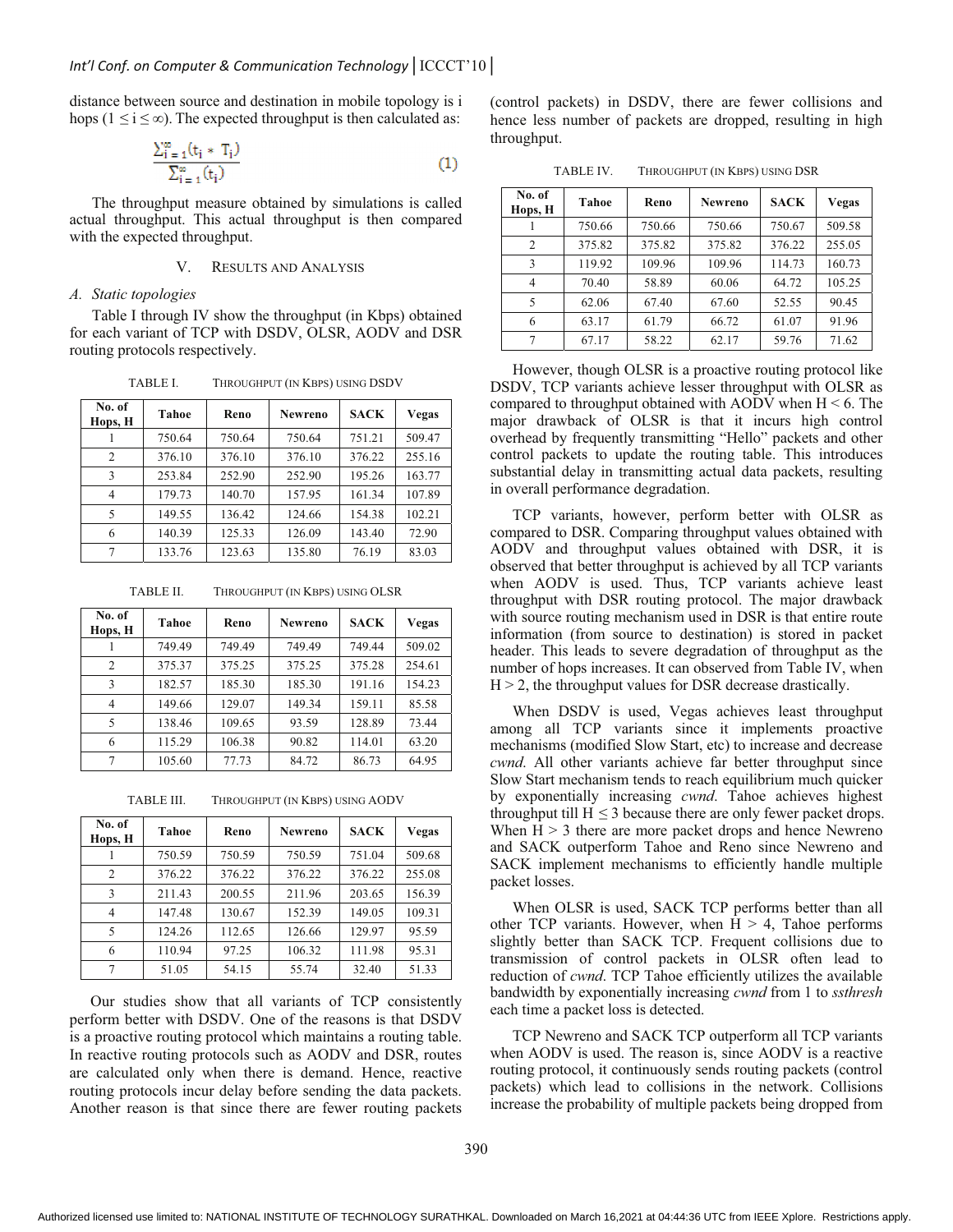one window of data. Thus, TCP Tahoe and TCP Reno cannot handle multiple packet losses from one window of data whereas TCP Newreno and SACK TCP implementations mainly focus on efficiently recovering from multiple packet losses from one window of data. TCP Tahoe, however, performs better than TCP Reno since Reno enters and exits Fast Recovery for each packet loss and finally enters Slow Start phase *only when the retransmission timer expires* whereas Tahoe enters Slow Start phase immediately after a packet loss is detected.

TCP Vegas achieves lowest throughput among all TCP variants since it adopts a proactive mechanism based on RTT estimation to increase or decrease *cwnd* size. This mechanism tries to avoid congestion by reduces its sending rate if RTT of a connection increases beyond certain threshold, thus resulting in lowest throughput. However, the performance of TCP Vegas is least affected by the source routing mechanism of DSR because the performance of Vegas mainly depends on the accuracy of RTT estimation. Other TCP variants are independent of RTT estimation and thus are affected largely by DSR's source routing mechanism.

# *B. Mobile topologies*

Table V through VIII show the expected throughput, actual throughput (in Kbps) obtained and the percentage of expected throughput achieved for each variant of TCP with DSDV, OLSR, AODV and DSR respectively.

TABLE V. THROUGHPUT (IN KBPS) USING DSDV

| <b>TCP</b><br>Variant | <b>Expected</b><br><b>Throughput</b> | Actual<br><b>Throughput</b> | Percentage<br>Achieved |
|-----------------------|--------------------------------------|-----------------------------|------------------------|
| Tahoe                 | 354.708                              | 159.691                     | 45.02                  |
| Reno                  | 345.816                              | 160.873                     | 46.51                  |
| Newreno               | 346.603                              | 160.725                     | 46.37                  |
| <b>SACK</b>           | 343.595                              | 156.304                     | 45.49                  |
| Vegas                 | 235.265                              | 87.607                      | 37.23                  |

TABLE VI. THROUGHPUT (IN KBPS) USING OLSR

| <b>TCP</b><br>Variant | <b>Expected</b><br><b>Throughput</b> | Actual<br><b>Throughput</b> | Percentage<br><b>Achieved</b> |
|-----------------------|--------------------------------------|-----------------------------|-------------------------------|
| Tahoe                 | 334.507                              | 204.002                     | 60.98                         |
| Reno                  | 326.288                              | 208.154                     | 63.79                         |
| Newreno               | 325.637                              | 203.380                     | 62.46                         |
| <b>SACK</b>           | 334.891                              | 205.850                     | 61.47                         |
| Vegas                 | 224.998                              | 103.678                     | 46.07                         |

We scale the expected throughput values to 100 and actual throughput values accordingly for all TCP variants as shown in figure 1, 2, 3, 4 and 5.

We observe that highest throughput is achieved by almost all variants of TCP with DSR and the least throughput is achieved by all the variants of TCP with DSDV. It is also observed that reactive routing protocols give better throughput than proactive routing protocols.

The reason is that link failures and route changes are frequent when nodes are mobile. DSDV and OLSR do not adapt well to frequent route changes [12]. Each time a link

failure occurs the entire routing information has to be gathered before sending the data packet. The formation of the routing table each time a link breaks, incurs large delays in sending the data, thus resulting in poor throughput in the network.

TABLE VII. THROUGHPUT (IN KBPS) USING AODV

| <b>TCP</b><br>Variant | <b>Expected</b><br>Throughput | Actual<br><b>Throughput</b> | Percentage<br><b>Achieved</b> |
|-----------------------|-------------------------------|-----------------------------|-------------------------------|
| Tahoe                 | 334.608                       | 269.008                     | 80.39                         |
| Reno                  | 327.920                       | 260.419                     | 79.41                         |
| Newreno               | 335.345                       | 272.697                     | 81.31                         |
| <b>SACK</b>           | 333.778                       | 274.340                     | 82.19                         |
| Vegas                 | 234.373                       | 188.790                     | 80.55                         |

TABLE VIII. THROUGHPUT (IN KBPS) USING DSR

| <b>TCP</b><br>Variant | <b>Expected</b><br><b>Throughput</b> | Actual<br><b>Throughput</b> | Percentage<br><b>Achieved</b> |
|-----------------------|--------------------------------------|-----------------------------|-------------------------------|
| Tahoe                 | 297.910                              | 251.247                     | 84.33                         |
| Reno                  | 295.059                              | 234.950                     | 79.62                         |
| Newreno               | 295.884                              | 252.036                     | 85.18                         |
| <b>SACK</b>           | 294.611                              | 254.093                     | 86.25                         |
| Vegas                 | 234.322                              | 173.720                     | 74.13                         |

TCP Newreno and SACK TCP perform better than other TCP variants with most of the routing protocols. The reason is that when nodes are mobile, link failures are frequent and hence more packets drop. The performance of TCP Tahoe and TCP Reno degrades significantly when multiple packets are lost from one window of data whereas Newreno and SACK efficiently handle multiple packet losses, thus improving overall throughput of the network. However Newreno and SACK perform best with DSR.



Figure 1. Throughput (in Kbps) using TCP Tahoe



Figure 2. Throughput (in Kbps) using TCP Reno